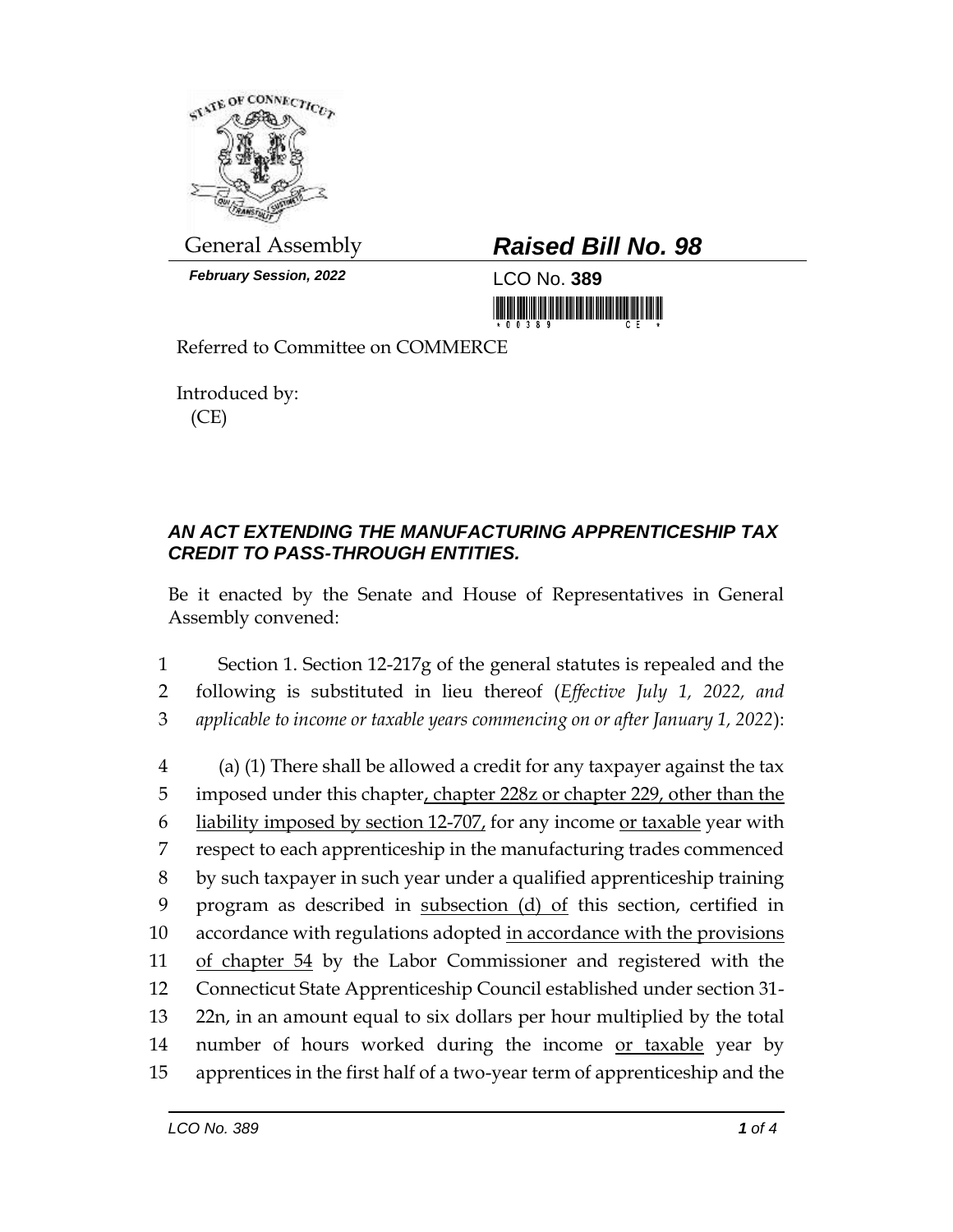first three-quarters of a four-year term of apprenticeship, provided the 17 amount of credit allowed for any income or taxable year with respect to each such apprenticeship may not exceed seven thousand five hundred dollars or fifty per cent of actual wages paid in such **[**income**]** year to an apprentice in the first half of a two-year term of apprenticeship or in the first three-quarters of a four-year term of apprenticeship, whichever is less. **[**(2) Effective for**]** For income or taxable years commencing on **[**and**]** 23 or after January 1, 2015, for purposes of this subsection, "taxpayer" includes an affected business entity, as defined in section 12-284b. **[**Any**]**

 (2) (A) For taxable years commencing on or after January 1, 2015, but prior to January 1 2022, any affected business entity allowed a credit under this subsection may sell, assign or otherwise transfer such credit, in whole or in part, to one or more taxpayers to offset any state tax due or otherwise payable by such taxpayers under this chapter, or, with respect to **[**income**]** taxable years commencing on or after January 1, 2016, but prior to January 1, 2022, chapter 212 or 227, provided such credit may be sold, assigned or otherwise transferred, in whole or in part, not more than three times.

 (B) For taxable years commencing on or after January 1, 2022, (i) if a 35 taxpayer is an S corporation or an entity that is treated as a partnership 36 for federal income tax purposes, the shareholders or partners of such taxpayer may claim the credit under this subsection, and (ii) if a taxpayer is a single member limited liability company that is disregarded as an entity separate from its owner, the limited liability company's owner may claim the credit under this subsection.

 (b) There shall be allowed a credit for any taxpayer against the tax imposed under this chapter for any income year with respect to each apprenticeship in plastics and plastics-related trades commenced by such taxpayer in such year under a qualified apprenticeship training 45 program as described in subsection (d) of this section, certified in 46 accordance with regulations adopted in accordance with the provisions 47 of chapter 54 by the Labor Commissioner and registered with the Connecticut State Apprenticeship Council established under section 31-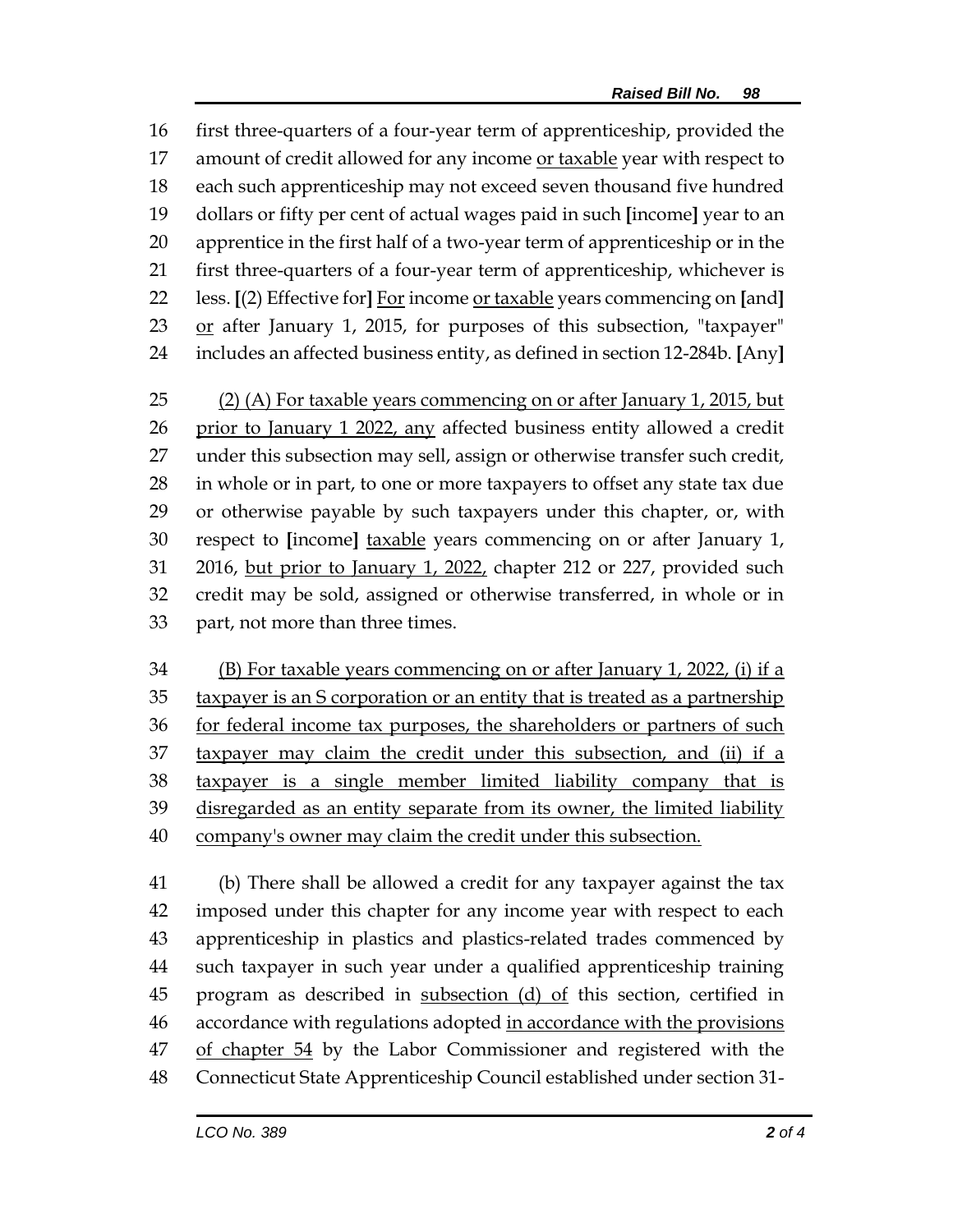22n, which apprenticeship exceeds the average number of such apprenticeships begun by such taxpayer during the five income years immediately preceding the income year with respect to which such credit is allowed, in an amount equal to four dollars per hour multiplied by the total number of hours worked during the income year by apprentices in the first half of a two-year term of apprenticeship and the first three-quarters of a four-year term of apprenticeship, provided the amount of credit allowed for any income year with respect to each such apprenticeship may not exceed four thousand eight hundred dollars or fifty per cent of actual wages paid in such income year to an apprentice in the first half of a two-year term of apprenticeship or in the first three-quarters of a four-year term of apprenticeship, whichever is less.

 (c) There shall be allowed a credit for any taxpayer against the tax imposed under this chapter for any income year with respect to wages paid to apprentices in the construction trades by such taxpayer in such year that the apprentice and taxpayer participate in a qualified 65 apprenticeship training program, as described in subsection  $(d)$  of this section, which (1) is at least four years in duration, (2) is certified in accordance with regulations adopted in accordance with the provisions 68 of chapter by the Labor Commissioner, and (3) is registered with the Connecticut State Apprenticeship Council established under section 31- 22n. The tax credit shall be (A) in an amount equal to two dollars per hour multiplied by the total number of hours completed by each apprentice toward completion of such program, and (B) awarded upon completion and notification of completion of such program in the income year in which such completion and notification occur, provided the amount of credit allowed for such income year with respect to each such apprentice may not exceed four thousand dollars or fifty per cent of actual wages paid over the first four income years for such apprenticeship, whichever is less.

 (d) For purposes of this section, a qualified apprenticeship training program shall require at least four thousand but not more than eight thousand hours of apprenticeship training for certification of such apprenticeship by the Connecticut State Apprenticeship Council. The